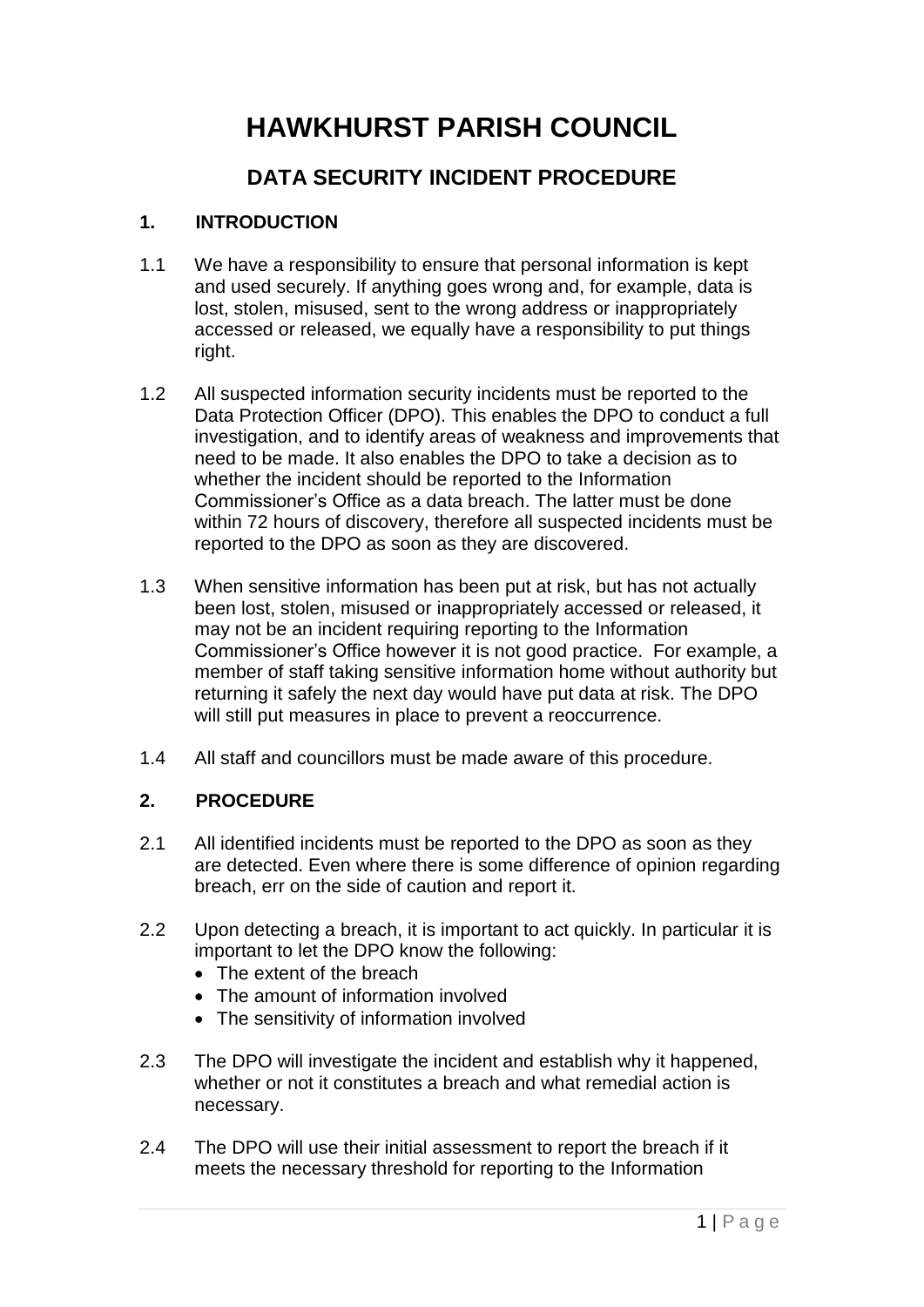Commissioner's Office within 72 hours of the discovery of the breach. If this is done after 72 hours, the DPO will provide an explanation for this.

- 2.5 The DPO will prepare an incident report containing the following:
	- A timeline of dates and times concerning the incident
	- The potential for loss or damage to individuals, the parish council or any other body
	- What measures need to be taken and how quickly to address:
		- i. Restoring any lost information to our custody or control
		- ii. Whether to warn people about the loss, including who to warn and when. This may require a risk assessment.
		- iii. Factors taken into account for deciding to report the loss to the Information Commissioner's Office.
		- iv. Whether to report the loss to the Police.
- 2.6 The DPO will consider taking statements from those involved, especially where the quality of evidence may be lost through time or people may not be present for long.
- 2.7 The DPO will report any actions that need to be taken to prevent a reoccurance of the breach and the parish council will ensure that these are implemented.
- 2.8 The DPO will write to any data subject(s) affected, if necessary dependant on the outcome of a risk assessment, and deal with any subsequent complaint. A standard letter template for this is in Appendix 1.
- 2.9 The DPO will also correspond as applicable with any member of the public reporting a breach.
- 2.10 The DPO will deal with any correspondence from the Information Commissioner's Office, providing any further information requested and implementing any recommendations.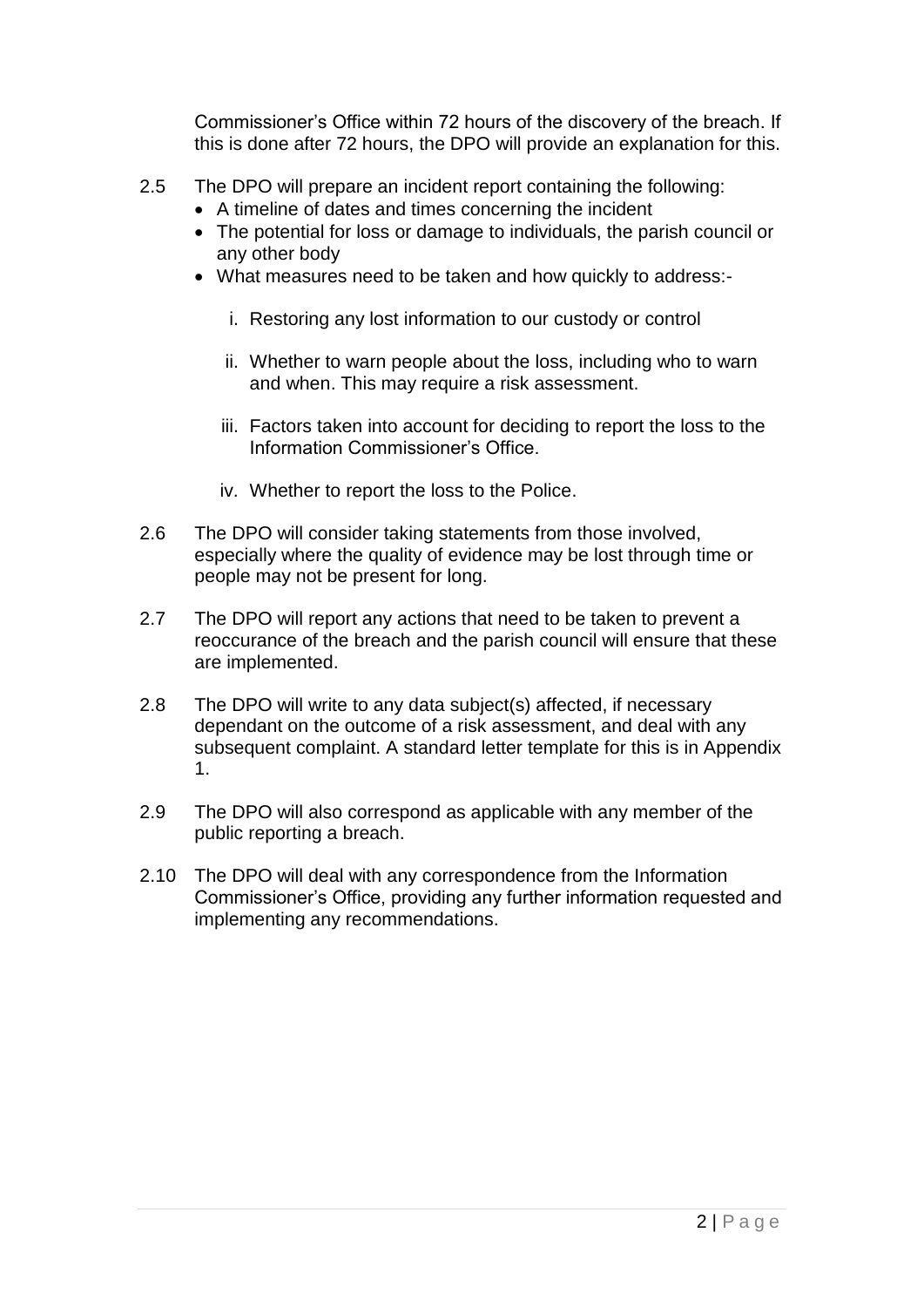### **APPENDIX 1**

#### **Letter to notify that personal data has been breached**

I write to you to bring to your attention a breach of the Data Protection Act that unfortunately involves your personal data.

As you would imagine we have taken this matter very seriously and *are investigating the matter / have concluded our investigation into it.*

The facts in this matter are *<give brief description of what has happened, eg a letter intended for you was sent to another individual because of an administrative error. The other individual immediately notified me on receipt and returned the letter.>.*

I am unable for reasons of confidentiality to go into details of my investigation, however I am able to tell you that you *<state what remedial action(s) have been carried out / what has been to prevent a reoccurrence, without breaching confidentiality>*

If you have any questions or concerns regarding this letter, please get in touch with me *or alternatively speak to your social worker who is aware of the situation*.

I would again like to apologise for the incident of which you were no doubt unaware.

Yours sincerely,